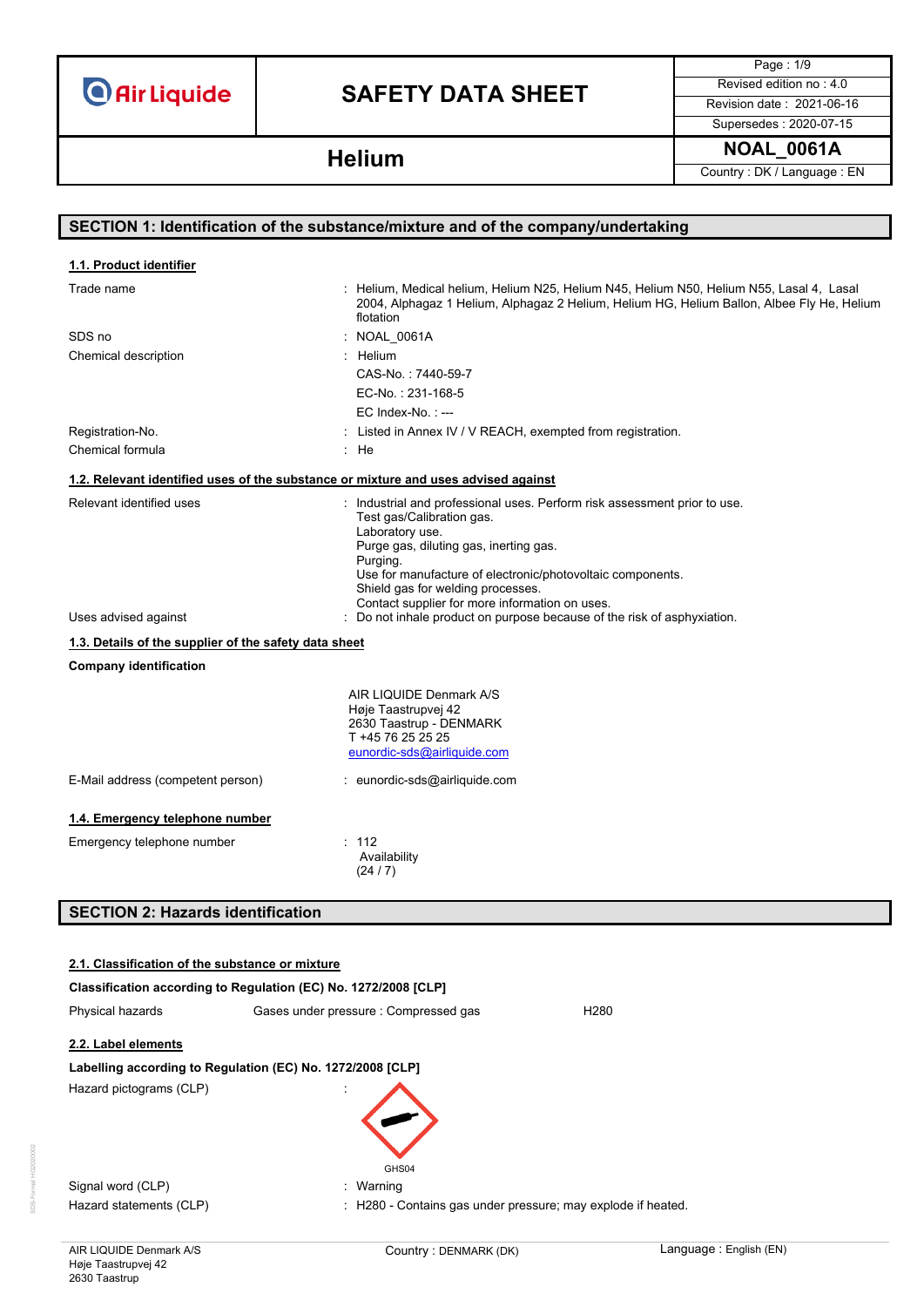

# **SAFETY DATA SHEET** Revised edition no : 4.0

Page : 2/9 Supersedes : 2020-07-15

**NOAL\_0061A Helium** Country : DK / Language : EN

Precautionary statements (CLP)

- Storage : P403 - Store in a well-ventilated place.

### **2.3. Other hazards**

: Asphyxiant in high concentrations.

### **SECTION 3: Composition/information on ingredients**

### **3.1. Substances**

| <b>Name</b> | <b>Product identifier</b>                                                                | Composition [V-%]: | <b>Classification according to</b><br><b>Regulation (EC) No. 1272/2008 [CLP]</b> |
|-------------|------------------------------------------------------------------------------------------|--------------------|----------------------------------------------------------------------------------|
| Helium      | (CAS-No.) 7440-59-7<br>(EC-No.) 231-168-5<br>(EC Index-No.) ---<br>(Registration-No.) *1 | 100                | Press. Gas (Comp.), H280                                                         |

*Contains no other components or impurities which will influence the classification of the product.*

*\*1: Listed in Annex IV / V REACH, exempted from registration.*

*\*3: Registration not required: Substance manufactured or imported < 1t/y.*

### : Not applicable. **3.2. Mixtures**

## **SECTION 4: First aid measures**

### **4.1. Description of first aid measures**

| - Inhalation                                                     |  | : Remove victim to uncontaminated area wearing self contained breathing apparatus. Keep<br>victim warm and rested. Call a doctor. Perform cardiopulmonary resuscitation if breathing<br>stopped. |
|------------------------------------------------------------------|--|--------------------------------------------------------------------------------------------------------------------------------------------------------------------------------------------------|
| - Skin contact                                                   |  | : Adverse effects not expected from this product.                                                                                                                                                |
| - Eye contact                                                    |  | : Adverse effects not expected from this product.                                                                                                                                                |
| - Ingestion                                                      |  | : Ingestion is not considered a potential route of exposure.                                                                                                                                     |
| 4.2. Most important symptoms and effects, both acute and delayed |  |                                                                                                                                                                                                  |
|                                                                  |  | $\therefore$ In high concentrations may cause asphyxiation. Symptoms may include loss of<br>mobility/consciousness. Victim may not be aware of asphyxiation.                                     |

### **4.3. Indication of any immediate medical attention and special treatment needed**

: None.

Refer to section 11.

## **SECTION 5: Firefighting measures**

### **5.1. Extinguishing media**

| - Suitable extinguishing media<br>- Unsuitable extinguishing media | : Water spray or fog.<br>Do not use water jet to extinguish. |
|--------------------------------------------------------------------|--------------------------------------------------------------|
| 5.2. Special hazards arising from the substance or mixture         |                                                              |
| Specific hazards                                                   | : Exposure to fire may cause containers to rupture/explode.  |
| Hazardous combustion products                                      | : None.                                                      |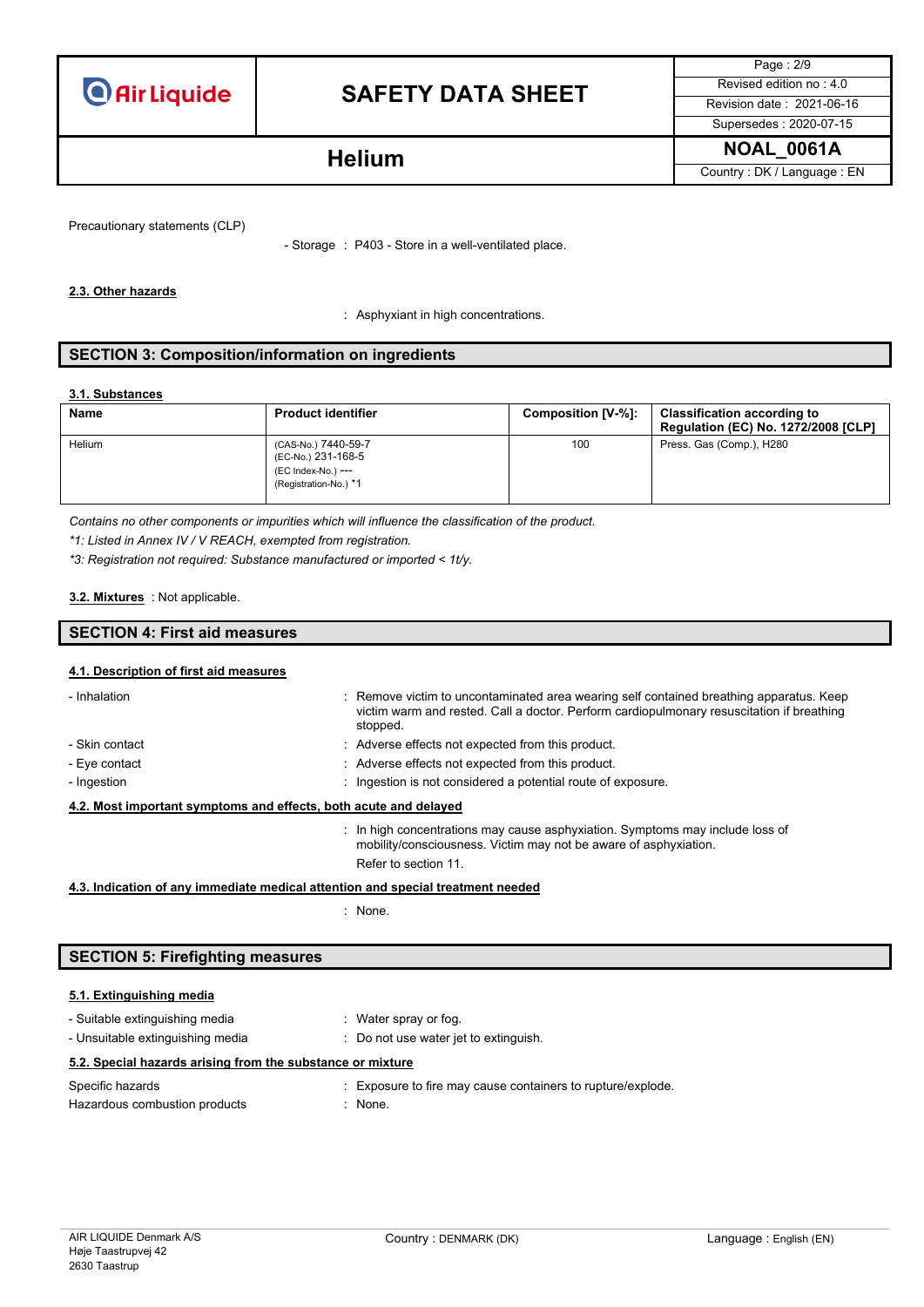# **SAFETY DATA SHEET** Revised edition no : 4.0

Page : 3/9 Supersedes : 2020-07-15

**NOAL\_0061A Helium**

Country : DK / Language : EN

### **5.3. Advice for firefighters**

| Specific methods                               | : Use fire control measures appropriate for the surrounding fire. Exposure to fire and heat<br>radiation may cause gas receptacles to rupture. Cool endangered receptacles with water spray<br>jet from a protected position. Prevent water used in emergency cases from entering sewers and<br>drainage systems. |
|------------------------------------------------|-------------------------------------------------------------------------------------------------------------------------------------------------------------------------------------------------------------------------------------------------------------------------------------------------------------------|
|                                                | If possible, stop flow of product.                                                                                                                                                                                                                                                                                |
|                                                | Use water spray or fog to knock down fire fumes if possible.                                                                                                                                                                                                                                                      |
|                                                | Move containers away from the fire area if this can be done without risk.                                                                                                                                                                                                                                         |
| Special protective equipment for fire fighters | : In confined space use self-contained breathing apparatus.                                                                                                                                                                                                                                                       |
|                                                | Standard protective clothing and equipment (Self Contained Breathing Apparatus) for fire<br>fighters.                                                                                                                                                                                                             |
|                                                | Standard EN 137 - Self-contained open-circuit compressed air breathing apparatus with full<br>face mask.                                                                                                                                                                                                          |
|                                                | Standard EN 469 - Protective clothing for firefighters. Standard - EN 659: Protective gloves for<br>firefighters.                                                                                                                                                                                                 |
|                                                |                                                                                                                                                                                                                                                                                                                   |

## **SECTION 6: Accidental release measures**

### **6.1. Personal precautions, protective equipment and emergency procedures**

|                                                           | . Try to stop release.                                                                                |  |
|-----------------------------------------------------------|-------------------------------------------------------------------------------------------------------|--|
|                                                           | Evacuate area.                                                                                        |  |
|                                                           | Wear self-contained breathing apparatus when entering area unless atmosphere is proved to<br>be safe. |  |
|                                                           | Ensure adequate air ventilation.                                                                      |  |
|                                                           | Act in accordance with local emergency plan.                                                          |  |
|                                                           | Stay upwind.                                                                                          |  |
|                                                           | Oxygen detectors should be used when asphyxiating gases may be released.                              |  |
| 6.2. Environmental precautions                            |                                                                                                       |  |
|                                                           | : Try to stop release.                                                                                |  |
| 6.3. Methods and material for containment and cleaning up |                                                                                                       |  |
|                                                           | : Ventilate area.                                                                                     |  |
| 6.4. Reference to other sections                          |                                                                                                       |  |
|                                                           | See also sections 8 and 13.                                                                           |  |

## **SECTION 7: Handling and storage**

### **7.1. Precautions for safe handling**

| Safe use of the product             | $\therefore$ Do not breathe gas.                                                                                                                         |
|-------------------------------------|----------------------------------------------------------------------------------------------------------------------------------------------------------|
|                                     | Avoid release of product into atmosphere.                                                                                                                |
|                                     | The product must be handled in accordance with good industrial hygiene and safety<br>procedures.                                                         |
|                                     | Only experienced and properly instructed persons should handle gases under pressure.                                                                     |
|                                     | Consider pressure relief device(s) in gas installations.                                                                                                 |
|                                     | Ensure the complete gas system was (or is regularily) checked for leaks before use.                                                                      |
|                                     | Do not smoke while handling product.                                                                                                                     |
|                                     | Use only properly specified equipment which is suitable for this product, its supply pressure and<br>temperature. Contact your gas supplier if in doubt. |
|                                     | Avoid suck back of water, acid and alkalis.                                                                                                              |
| Safe handling of the gas receptacle | : Refer to supplier's container handling instructions.                                                                                                   |
|                                     | Do not allow backfeed into the container.                                                                                                                |
|                                     | Protect containers from physical damage; do not drag, roll, slide or drop.                                                                               |
|                                     | When moving cylinders, even for short distances, use a cart (trolley, hand truck, etc.) designed<br>to transport cylinders.                              |
| $\overline{10}$                     |                                                                                                                                                          |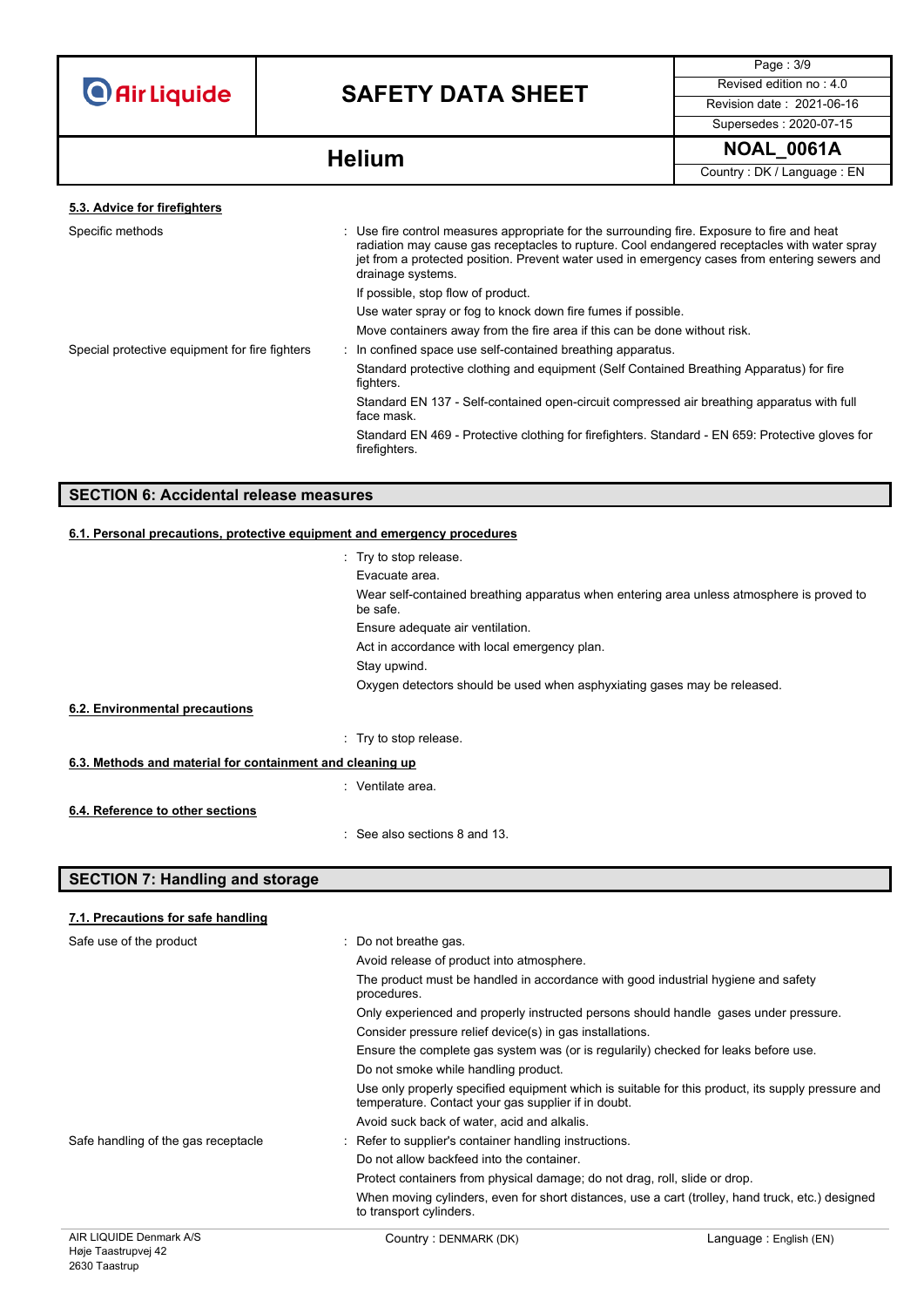# **SAFETY DATA SHEET** Revised edition no : 4.0

Page : 4/9 Supersedes : 2020-07-15

|                                                                   | Leave valve protection caps in place until the container has been secured against either a wall<br>or bench or placed in a container stand and is ready for use. |
|-------------------------------------------------------------------|------------------------------------------------------------------------------------------------------------------------------------------------------------------|
|                                                                   | If user experiences any difficulty operating valve discontinue use and contact supplier.                                                                         |
|                                                                   | Never attempt to repair or modify container valves or safety relief devices.                                                                                     |
|                                                                   | Damaged valves should be reported immediately to the supplier.                                                                                                   |
|                                                                   | Keep container valve outlets clean and free from contaminants particularly oil and water.                                                                        |
|                                                                   | Replace valve outlet caps or plugs and container caps where supplied as soon as container is<br>disconnected from equipment.                                     |
|                                                                   | Close container valve after each use and when empty, even if still connected to equipment.                                                                       |
|                                                                   | Never attempt to transfer gases from one cylinder/container to another.                                                                                          |
|                                                                   | Never use direct flame or electrical heating devices to raise the pressure of a container.                                                                       |
|                                                                   | Do not remove or deface labels provided by the supplier for the identification of the content of<br>the container.                                               |
|                                                                   | Suck back of water into the container must be prevented.                                                                                                         |
|                                                                   | Open valve slowly to avoid pressure shock.                                                                                                                       |
| 7.2. Conditions for safe storage, including any incompatibilities |                                                                                                                                                                  |
|                                                                   | : Observe all regulations and local requirements regarding storage of containers.                                                                                |
|                                                                   | Containers should not be stored in conditions likely to encourage corrosion.                                                                                     |
|                                                                   | Container valve guards or caps should be in place.                                                                                                               |
|                                                                   | Containers should be stored in the vertical position and properly secured to prevent them from<br>falling over.                                                  |
|                                                                   | Stored containers should be periodically checked for general condition and leakage.                                                                              |
|                                                                   | Keep container below 50°C in a well ventilated place.                                                                                                            |
|                                                                   | Store containers in location free from fire risk and away from sources of heat and ignition.                                                                     |
|                                                                   | Keep away from combustible materials.                                                                                                                            |
| 7.3. Specific end use(s)                                          |                                                                                                                                                                  |
|                                                                   | : None.                                                                                                                                                          |
|                                                                   |                                                                                                                                                                  |

# **SECTION 8: Exposure controls/personal protection**

### **8.1. Control parameters**

| AIR LIQUIDE Denmark A/S                                                   | Country: DENMARK (DK)                                                                                                                                                                                                   | Language: English (EN)                                                                           |
|---------------------------------------------------------------------------|-------------------------------------------------------------------------------------------------------------------------------------------------------------------------------------------------------------------------|--------------------------------------------------------------------------------------------------|
| • Skin protection                                                         |                                                                                                                                                                                                                         |                                                                                                  |
| • Eye/face protection                                                     | : Wear safety glasses with side shields.<br>Standard EN 166 - Personal eye-protection - specifications.                                                                                                                 |                                                                                                  |
|                                                                           | related to the use of the product and to select the PPE that matches the relevant risk. The<br>following recommendations should be considered:<br>PPE compliant to the recommended EN/ISO standards should be selected. | $\pm$ A risk assessment should be conducted and documented in each work area to assess the risks |
| 8.2.2. Individual protection measures, e.g. personal protective equipment |                                                                                                                                                                                                                         |                                                                                                  |
|                                                                           | Consider the use of a work permit system e.g. for maintenance activities.                                                                                                                                               |                                                                                                  |
|                                                                           | Oxygen detectors should be used when asphyxiating gases may be released.                                                                                                                                                |                                                                                                  |
|                                                                           | Systems under pressure should be regularily checked for leakages.                                                                                                                                                       |                                                                                                  |
| 8.2.1. Appropriate engineering controls                                   | Provide adequate general and local exhaust ventilation.                                                                                                                                                                 |                                                                                                  |
| 8.2. Exposure controls                                                    |                                                                                                                                                                                                                         |                                                                                                  |
| PNEC (Predicted No-Effect Concentration)                                  | None available.                                                                                                                                                                                                         |                                                                                                  |
|                                                                           |                                                                                                                                                                                                                         |                                                                                                  |
| DNEL (Derived-No Effect Level)                                            | None available.                                                                                                                                                                                                         |                                                                                                  |
| OEL (Occupational Exposure Limits)                                        | None available.                                                                                                                                                                                                         |                                                                                                  |
|                                                                           |                                                                                                                                                                                                                         |                                                                                                  |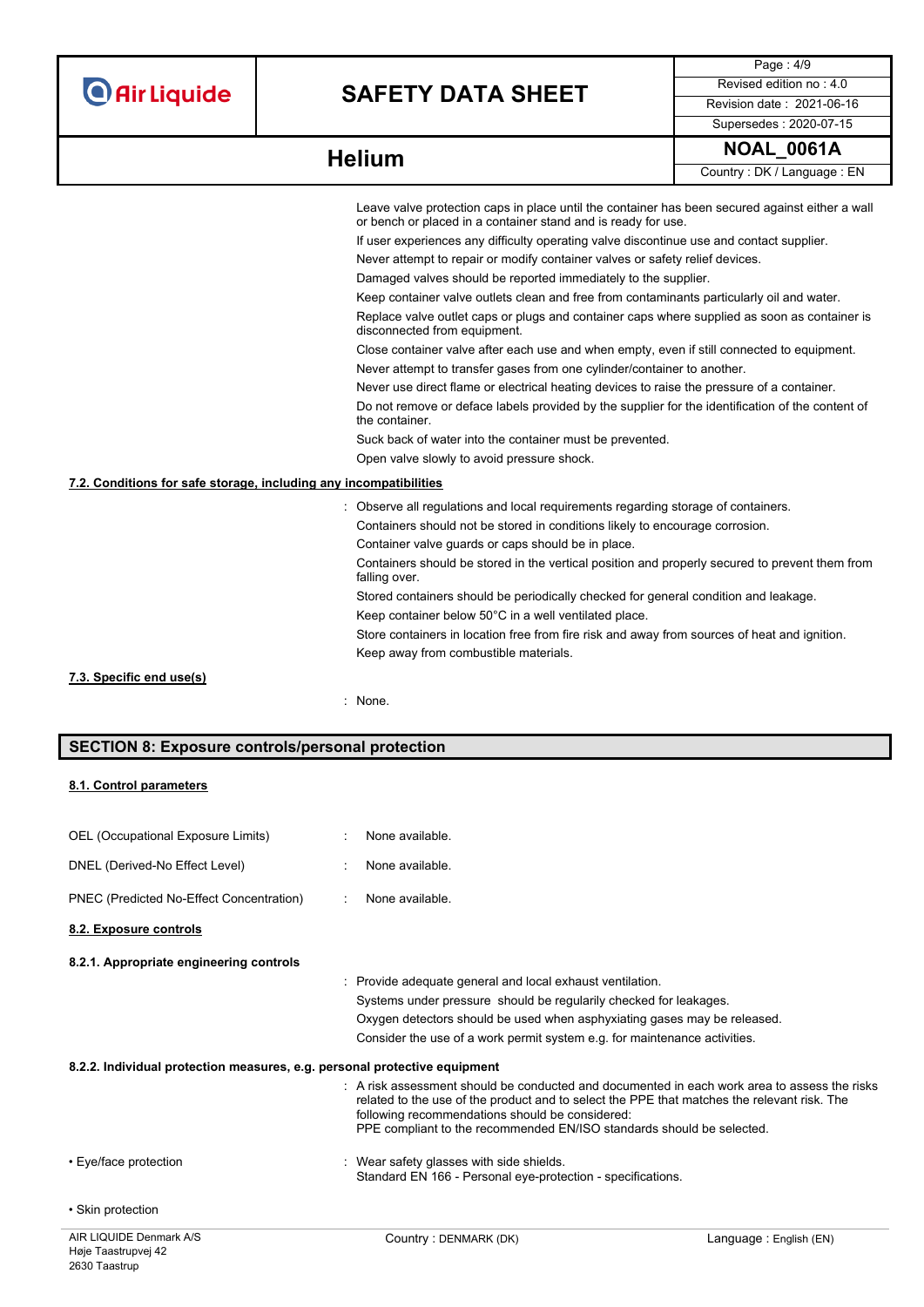# **SAFETY DATA SHEET** Revised edition no : 4.0

Page : 5/9 Supersedes : 2020-07-15

# **NOAL\_0061A Helium**

Country : DK / Language : EN

| - Hand protection                      | : Wear working gloves when handling gas containers.                                                                                                                                                                                               |
|----------------------------------------|---------------------------------------------------------------------------------------------------------------------------------------------------------------------------------------------------------------------------------------------------|
| - Other                                | Standard EN 388 - Protective gloves against mechanical risk.<br>: Wear safety shoes while handling containers.<br>Standard EN ISO 20345 - Personal protective equipment - Safety footwear.                                                        |
| • Respiratory protection               | : Self contained breathing apparatus (SCBA) or positive pressure airline with mask are to be<br>used in oxygen-deficient atmospheres.<br>Standard EN 137 - Self-contained open-circuit compressed air breathing apparatus with full<br>face mask. |
| • Thermal hazards                      | None in addition to the above sections.                                                                                                                                                                                                           |
| 8.2.3. Environmental exposure controls | : None necessary                                                                                                                                                                                                                                  |

## **SECTION 9: Physical and chemical properties**

### **9.1. Information on basic physical and chemical properties**

Appearance

| Physical state at 20°C / 101.3kPa               | : Gas                                                                 |
|-------------------------------------------------|-----------------------------------------------------------------------|
| Colour                                          | : Colourless.                                                         |
| Odour                                           | : No odour warning properties.                                        |
| Odour threshold                                 | Odour threshold is subjective and inadequate to warn of overexposure. |
| рH                                              | : Not applicable for gases and gas mixtures.                          |
| Melting point / Freezing point                  | $: -272 °C$                                                           |
| Boiling point                                   | $\therefore$ -269 °C                                                  |
| Flash point                                     | : Not applicable for gases and gas mixtures.                          |
| Evaporation rate                                | : Not applicable for gases and gas mixtures.                          |
| Flammability (solid, gas)                       | : Non flammable.                                                      |
| <b>Explosive limits</b>                         | Non flammable.                                                        |
| Vapour pressure [20°C]                          | : Not applicable.                                                     |
| Vapour pressure [50°C]                          | : Not applicable.                                                     |
| Vapour density                                  | : Not applicable.                                                     |
| Relative density, liquid (water=1)              | : Not applicable.                                                     |
| Relative density, gas (air=1)                   | : 0.14                                                                |
| Water solubility                                | : $1.5 \text{ mq/l}$                                                  |
| Partition coefficient n-octanol/water (Log Kow) | : Not applicable for inorganic products.                              |
| Auto-ignition temperature                       | : Non flammable.                                                      |
| Decomposition temperature                       | Not applicable.                                                       |
| Viscosity                                       | : No reliable data available.                                         |
| <b>Explosive properties</b>                     | : Not applicable.                                                     |
| Oxidising properties                            | : Not applicable.                                                     |
| 9.2. Other information                          |                                                                       |
| Molar mass                                      | $: 4$ g/mol                                                           |
| Critical temperature [°C]                       | -268 °C                                                               |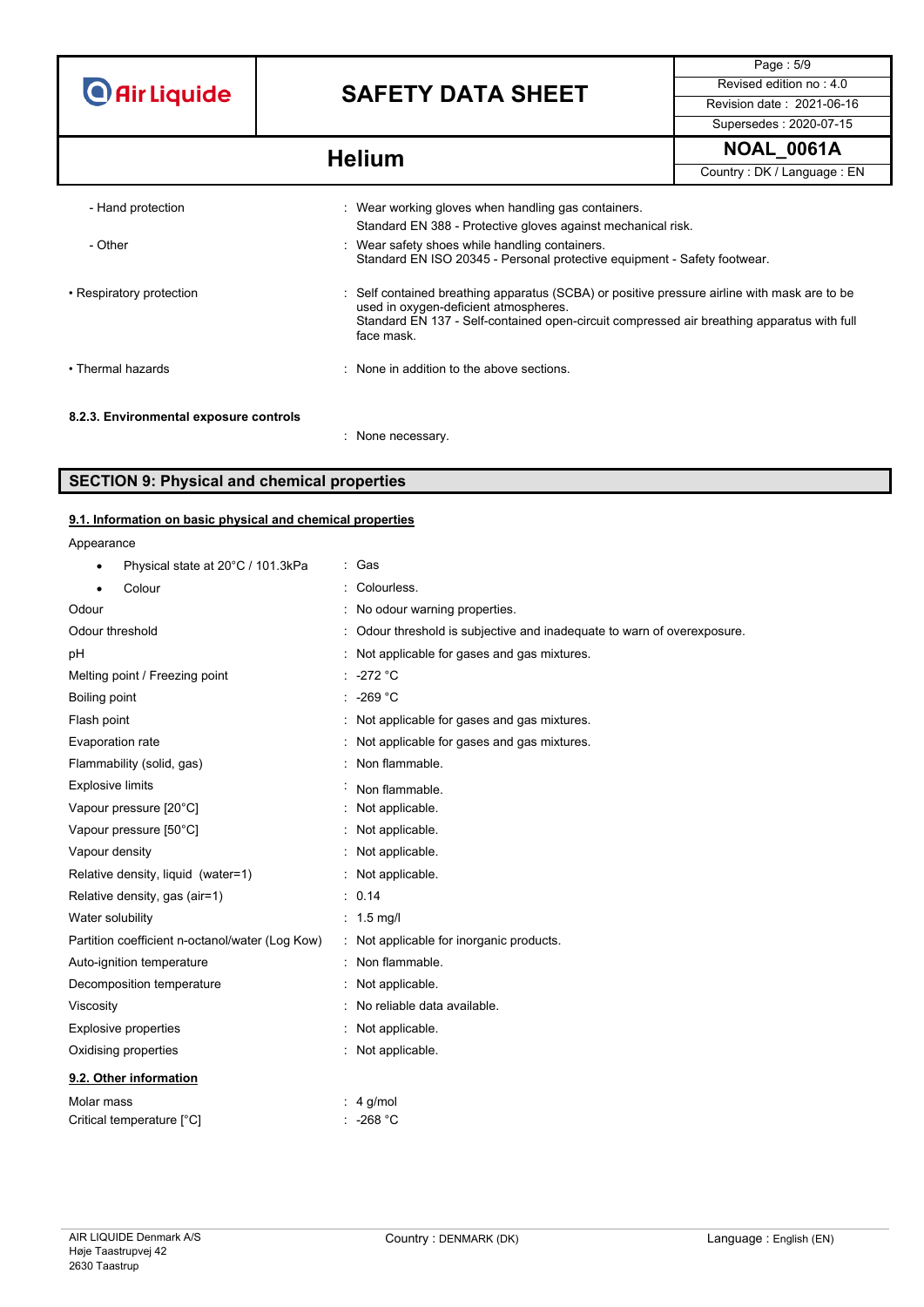# **SAFETY DATA SHEET** Revised edition no : 4.0

Page : 6/9 Supersedes : 2020-07-15

**NOAL\_0061A Helium**

Country : DK / Language : EN

# **SECTION 10: Stability and reactivity**

| 10.1. Reactivity                         |                                                                                |
|------------------------------------------|--------------------------------------------------------------------------------|
|                                          | : No reactivity hazard other than the effects described in sub-sections below. |
| 10.2. Chemical stability                 |                                                                                |
|                                          | : Stable under normal conditions.                                              |
| 10.3. Possibility of hazardous reactions |                                                                                |
|                                          | : None                                                                         |
| 10.4. Conditions to avoid                |                                                                                |
|                                          | : Avoid moisture in installation systems.                                      |
| 10.5. Incompatible materials             |                                                                                |
|                                          | : None.                                                                        |
|                                          | For additional information on compatibility refer to ISO 11114.                |
| 10.6. Hazardous decomposition products   |                                                                                |
|                                          | : None.                                                                        |

## **SECTION 11: Toxicological information**

### **11.1. Information on toxicological effects**

| <b>Acute toxicity</b>                | : No toxicological effects from this product. |
|--------------------------------------|-----------------------------------------------|
| <b>Skin corrosion/irritation</b>     | No known effects from this product.           |
| Serious eye damage/irritation        | No known effects from this product.           |
| Respiratory or skin sensitisation    | : No known effects from this product.         |
| Germ cell mutagenicity               | : No known effects from this product.         |
| Carcinogenicity                      | : No known effects from this product.         |
| <b>Reproductive toxicity</b>         |                                               |
| Toxic for reproduction: Fertility    | No known effects from this product.           |
| Toxic for reproduction: unborn child | : No known effects from this product.         |
| <b>STOT-single exposure</b>          | No known effects from this product.           |
| <b>STOT-repeated exposure</b>        | : No known effects from this product.         |
| <b>Aspiration hazard</b>             | Not applicable for gases and gas mixtures.    |

# **SECTION 12: Ecological information**

### **12.1. Toxicity**

| Assessment                          | : No ecological damage caused by this product. |                        |
|-------------------------------------|------------------------------------------------|------------------------|
| EC50 48h - Daphnia magna [mg/l]     | : No data available.                           |                        |
| EC50 72h - Algae [mg/l]             | : No data available.                           |                        |
| LC50 96 h - Fish [mq/l]             | $\therefore$ No data available.                |                        |
| 12.2. Persistence and degradability |                                                |                        |
| Assessment                          | : No ecological damage caused by this product. |                        |
| 12.3. Bioaccumulative potential     |                                                |                        |
| Assessment                          | : No data available.                           |                        |
| AIR LIQUIDE Denmark A/S             | Country: DENMARK (DK)                          | Language: English (EN) |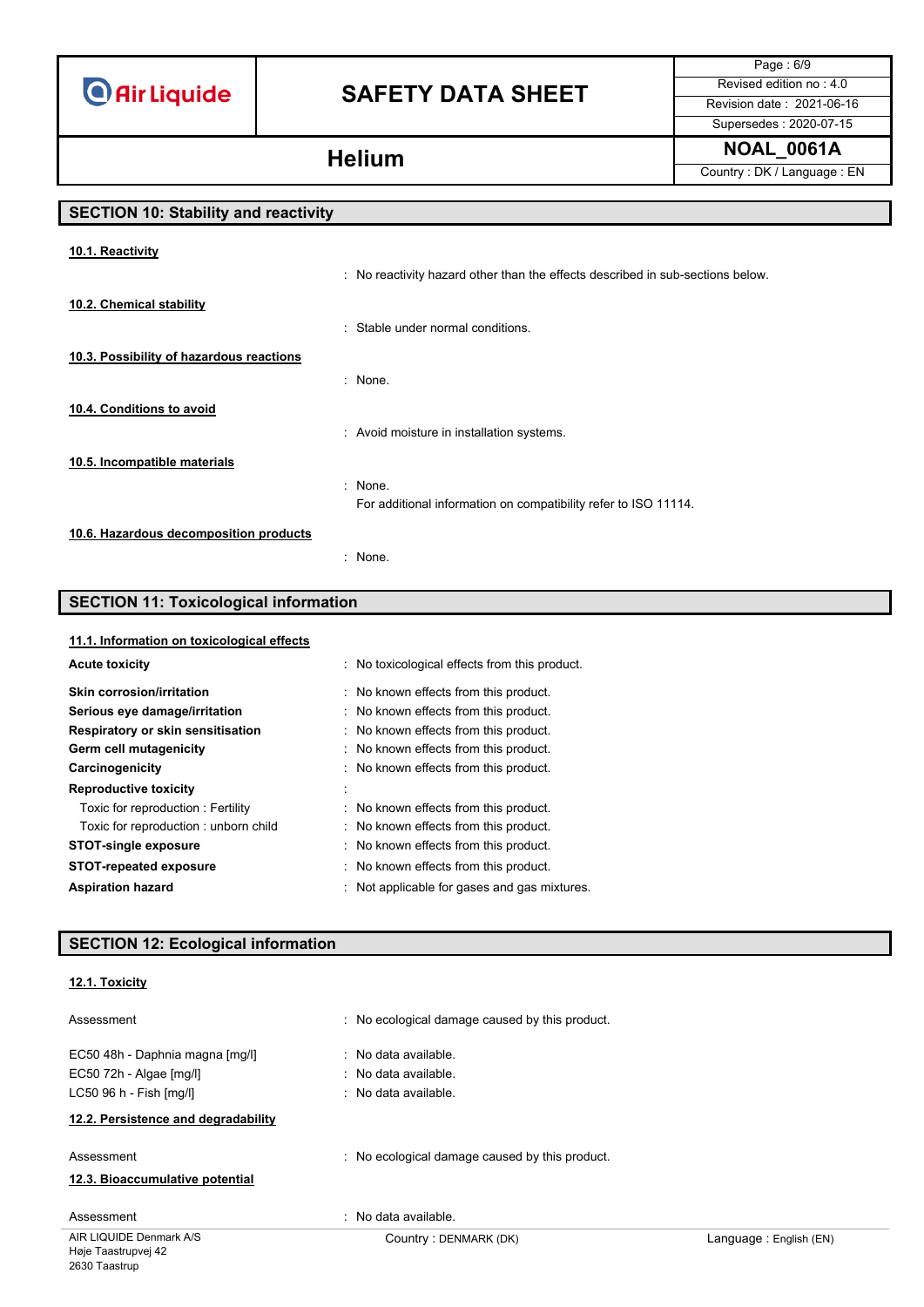|  | <b>O</b> Air Liquide |  |
|--|----------------------|--|
|  |                      |  |

# **SAFETY DATA SHEET** Revised edition no : 4.0

Page : 7/9 Supersedes : 2020-07-15

**NOAL\_0061A Helium**

Country : DK / Language : EN

### **12.4. Mobility in soil**

| Assessment                               | : Because of its high volatility, the product is unlikely to cause ground or water pollution.<br>Partition into soil is unlikely. |
|------------------------------------------|-----------------------------------------------------------------------------------------------------------------------------------|
| 12.5. Results of PBT and vPvB assessment |                                                                                                                                   |
| Assessment                               | : No data available.                                                                                                              |
| 12.6. Other adverse effects              |                                                                                                                                   |
| Other adverse effects                    | : No known effects from this product.                                                                                             |
| Effect on the ozone layer                | $:$ None.                                                                                                                         |
| Effect on global warming                 | : None.                                                                                                                           |

## **SECTION 13: Disposal considerations**

## **13.1. Waste treatment methods** May be vented to atmosphere in a well ventilated place. Do not discharge into any place where its accumulation could be dangerous. Return unused product in original container to supplier. List of hazardous waste codes (from Commission Decision 2000/532/EC as amended) : 16 05 05 : Gases in pressure containers other than those mentioned in 16 05 04. **13.2. Additional information**

: External treatment and disposal of waste should comply with applicable local and/or national regulations.

## **SECTION 14: Transport information**

| 14.1. UN number                       |                                                       |                        |
|---------------------------------------|-------------------------------------------------------|------------------------|
| UN-No.                                | : 1046                                                |                        |
| 14.2. UN proper shipping name         |                                                       |                        |
| Transport by road/rail (ADR/RID)      | HELIUM, COMPRESSED                                    |                        |
| Transport by air (ICAO-TI / IATA-DGR) | Helium, compressed                                    |                        |
| Transport by sea (IMDG)               | HELIUM, COMPRESSED                                    |                        |
| 14.3. Transport hazard class(es)      |                                                       |                        |
| Labelling                             | 2.2 : Non-flammable, non-toxic gases.                 |                        |
| Transport by road/rail (ADR/RID)      |                                                       |                        |
| Class                                 | $\therefore$ 2                                        |                        |
| Classification code                   | : 1A                                                  |                        |
| Hazard identification number          | : 20                                                  |                        |
| <b>Tunnel Restriction</b>             | : E - Passage forbidden through tunnels of category E |                        |
| Transport by air (ICAO-TI / IATA-DGR) |                                                       |                        |
| Class / Div. (Sub. risk(s))           | : 2.2                                                 |                        |
| Transport by sea (IMDG)               |                                                       |                        |
| Class / Div. (Sub. risk(s))           | : 2.2                                                 |                        |
| AIR LIQUIDE Denmark A/S               | Country: DENMARK (DK)                                 | Language: English (EN) |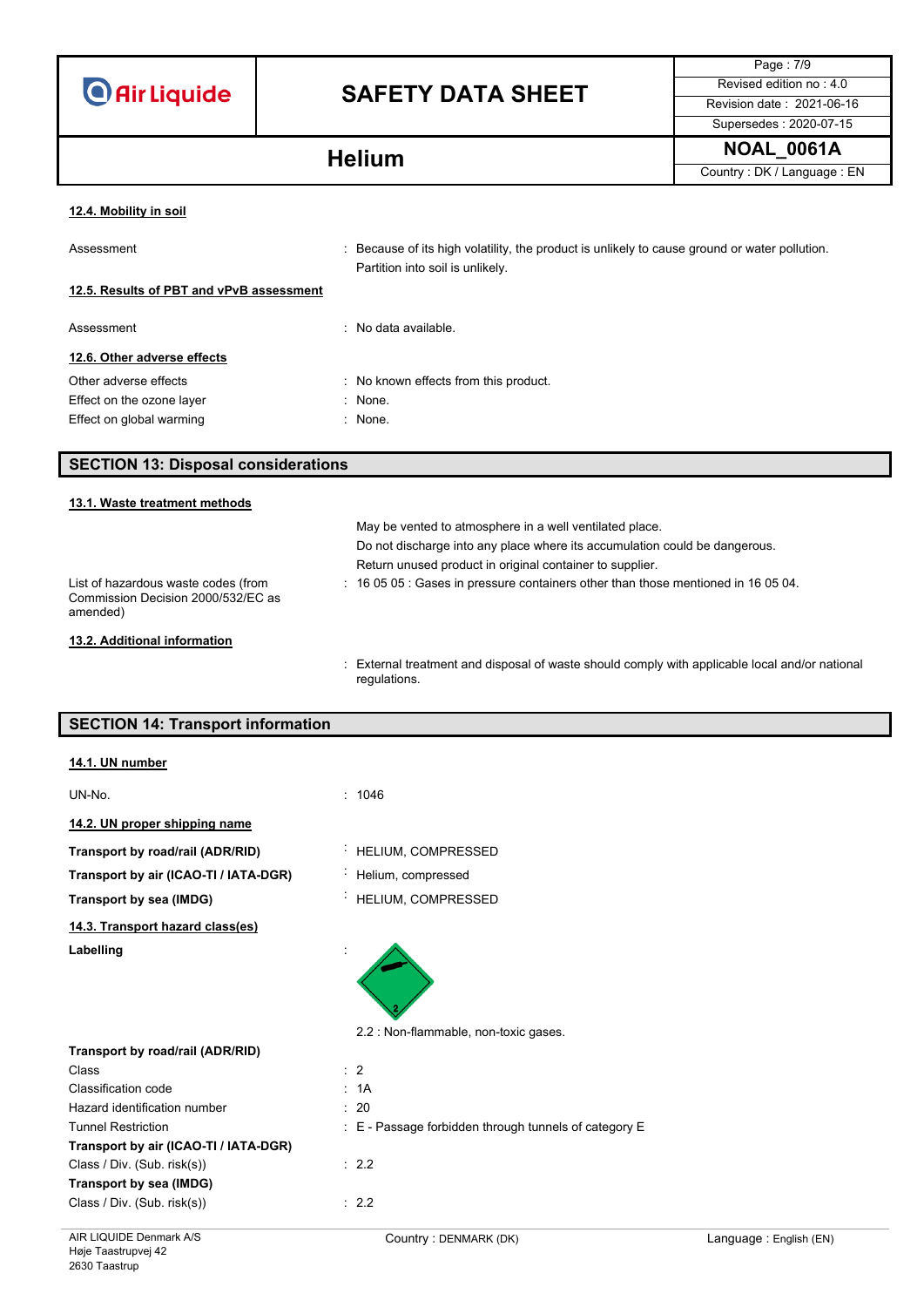|                                                                          |                  |                                                                                                                                          | Page: 8/9                    |
|--------------------------------------------------------------------------|------------------|------------------------------------------------------------------------------------------------------------------------------------------|------------------------------|
| <b>O</b> Air Liquide                                                     |                  | <b>SAFETY DATA SHEET</b>                                                                                                                 | Revised edition no: 4.0      |
|                                                                          |                  |                                                                                                                                          | Revision date: 2021-06-16    |
|                                                                          |                  |                                                                                                                                          | Supersedes: 2020-07-15       |
|                                                                          | <b>Helium</b>    |                                                                                                                                          | <b>NOAL_0061A</b>            |
|                                                                          |                  |                                                                                                                                          | Country : DK / Language : EN |
| Emergency Schedule (EmS) - Fire                                          | $:$ F-C          |                                                                                                                                          |                              |
| Emergency Schedule (EmS) - Spillage                                      | $: S-V$          |                                                                                                                                          |                              |
|                                                                          |                  |                                                                                                                                          |                              |
| 14.4. Packing group                                                      |                  |                                                                                                                                          |                              |
| Transport by road/rail (ADR/RID)                                         | Not established. |                                                                                                                                          |                              |
| Transport by air (ICAO-TI / IATA-DGR)                                    | Not established. |                                                                                                                                          |                              |
| Transport by sea (IMDG)                                                  | Not established. |                                                                                                                                          |                              |
| 14.5. Environmental hazards                                              |                  |                                                                                                                                          |                              |
| Transport by road/rail (ADR/RID)                                         | : None.          |                                                                                                                                          |                              |
| Transport by air (ICAO-TI / IATA-DGR)                                    | None.            |                                                                                                                                          |                              |
| Transport by sea (IMDG)                                                  | None.            |                                                                                                                                          |                              |
|                                                                          |                  |                                                                                                                                          |                              |
| 14.6. Special precautions for user                                       |                  |                                                                                                                                          |                              |
| Packing Instruction(s)                                                   |                  |                                                                                                                                          |                              |
| Transport by road/rail (ADR/RID)                                         | : P200           |                                                                                                                                          |                              |
| Transport by air (ICAO-TI / IATA-DGR)                                    |                  |                                                                                                                                          |                              |
| Passenger and Cargo Aircraft                                             | : 200.           |                                                                                                                                          |                              |
| Cargo Aircraft only                                                      | : 200.           |                                                                                                                                          |                              |
| Transport by sea (IMDG)                                                  | : P200           |                                                                                                                                          |                              |
| Special transport precautions                                            | compartment.     | : Avoid transport on vehicles where the load space is not separated from the driver's                                                    |                              |
|                                                                          |                  | Ensure vehicle driver is aware of the potential hazards of the load and knows what to do in the<br>event of an accident or an emergency. |                              |
|                                                                          |                  | Before transporting product containers:                                                                                                  |                              |
|                                                                          |                  | - Ensure there is adequate ventilation.                                                                                                  |                              |
|                                                                          |                  | - Ensure that containers are firmly secured.                                                                                             |                              |
|                                                                          |                  | - Ensure valve is closed and not leaking.                                                                                                |                              |
|                                                                          |                  | - Ensure valve outlet cap nut or plug (where provided) is correctly fitted.                                                              |                              |
|                                                                          |                  | - Ensure valve protection device (where provided) is correctly fitted.                                                                   |                              |
| 14.7. Transport in bulk according to Annex II of Marpol and the IBC Code |                  |                                                                                                                                          |                              |

: Not applicable.

# **SECTION 15: Regulatory information**

### **15.1. Safety, health and environmental regulations/legislation specific for the substance or mixture**

| <b>EU-Regulations</b>                      |                                                           |
|--------------------------------------------|-----------------------------------------------------------|
| Restrictions on use                        | $\therefore$ None.                                        |
| Seveso Directive : 2012/18/EU (Seveso III) | : Not covered.                                            |
| <b>National regulations</b>                |                                                           |
| National legislation                       | : Ensure all national/local regulations are observed.     |
|                                            |                                                           |
| 15.2. Chemical safety assessment           |                                                           |
|                                            | : A CSA does not need to be carried out for this product. |